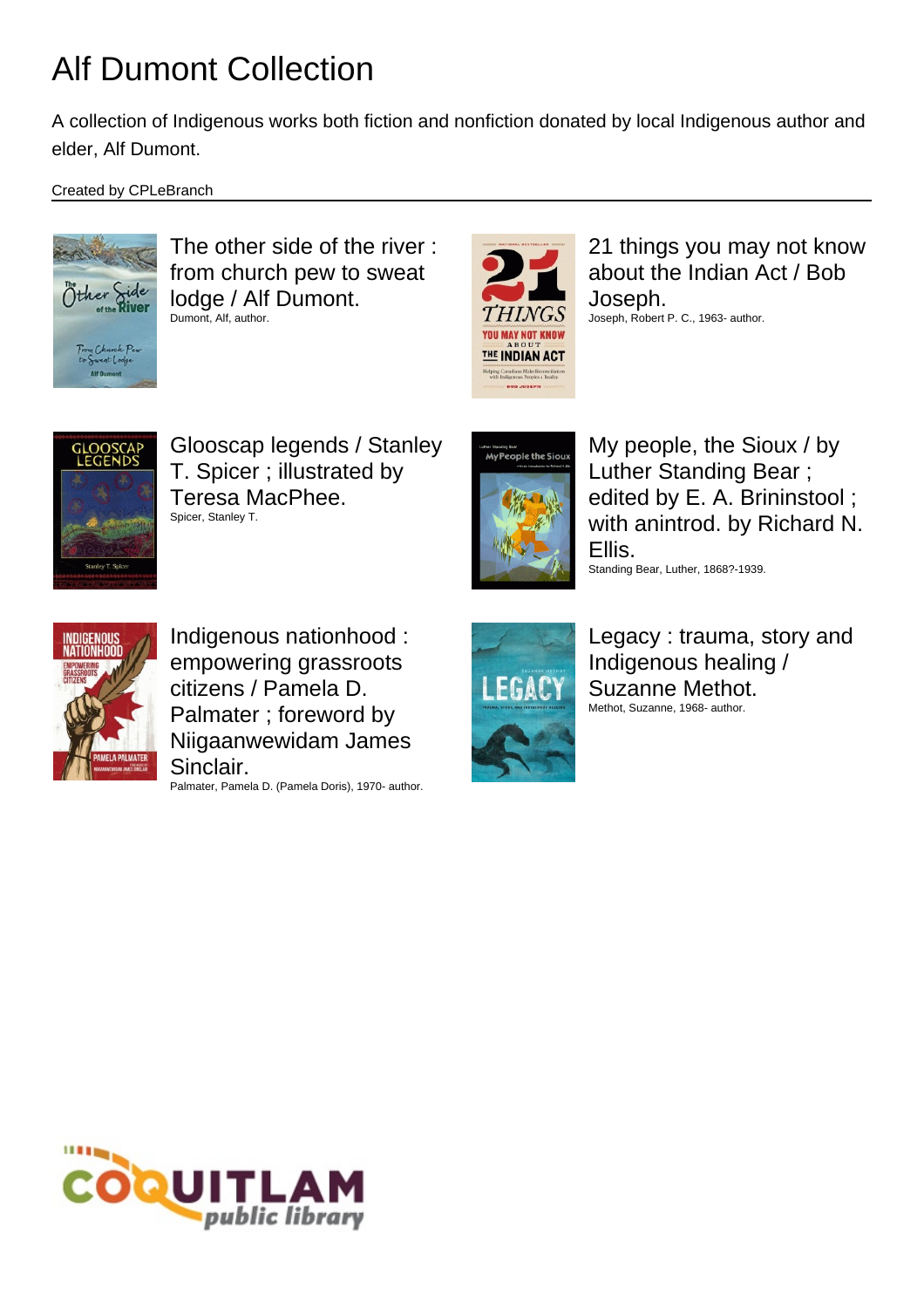A collection of Indigenous works both fiction and nonfiction donated by local Indigenous author and elder, Alf Dumont.

Created by CPLeBranch



Songhees : gai? ata?ey? šqal'o'wen = songhees : to work with good mind, good feelings.



Those who know : profiles of Alberta's native elders / by Dianne Meili. Meili, Dianne, 1957-



Embers : one Ojibway's meditations / Richard Wagamese. Wagamese, Richard, author.



Bridges in spirituality : first nations Christian women tell their stories / Sarah Simon ... [and others], as told to Joyce Carlson and Alf Dumont.



Runaway dreams : poems / by Richard Wagamese. Wagamese, Richard.



A Cree healer and his medicine bundle : revelations of indigenous wisdom / David Young, Robert Rogers, Russell Willier. Young, David E. (David Earl)

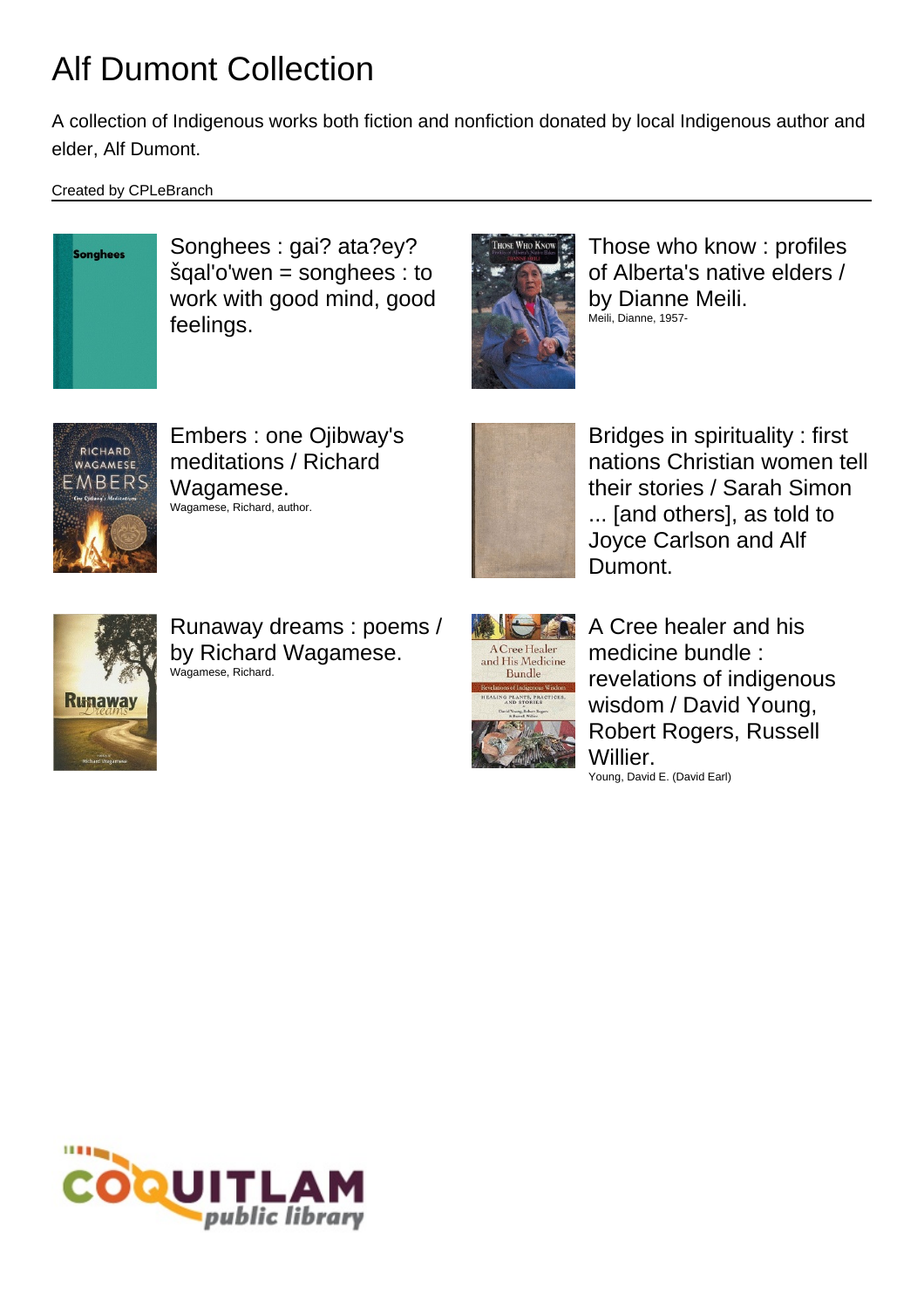A collection of Indigenous works both fiction and nonfiction donated by local Indigenous author and elder, Alf Dumont.

Created by CPLeBranch



The song and the silence : Sitting Wind : the life of Stoney Indian Chief Frank Kaquitts / Peter Jonker. Jonker, Peter Marinus, 1946-



Coyote medicine / Lewis Mehl-Madrona. Mehl-Madrona, Lewis, 1954-



The hollow tree : fighting addiction with traditional native healing / Herb Nabigon. Nabigon, Herb.



Two families : treaties and government / Harold Johnson. Johnson, Harold, 1957-



Red rooms / by Cherie Dimaline. Dimaline, Cherie, 1975-



Hey, Monias! : the story of Raphael Ironstand / Stewart Dickson. Dickson, Stewart, 1924-

AREBOAL PALE PRESS

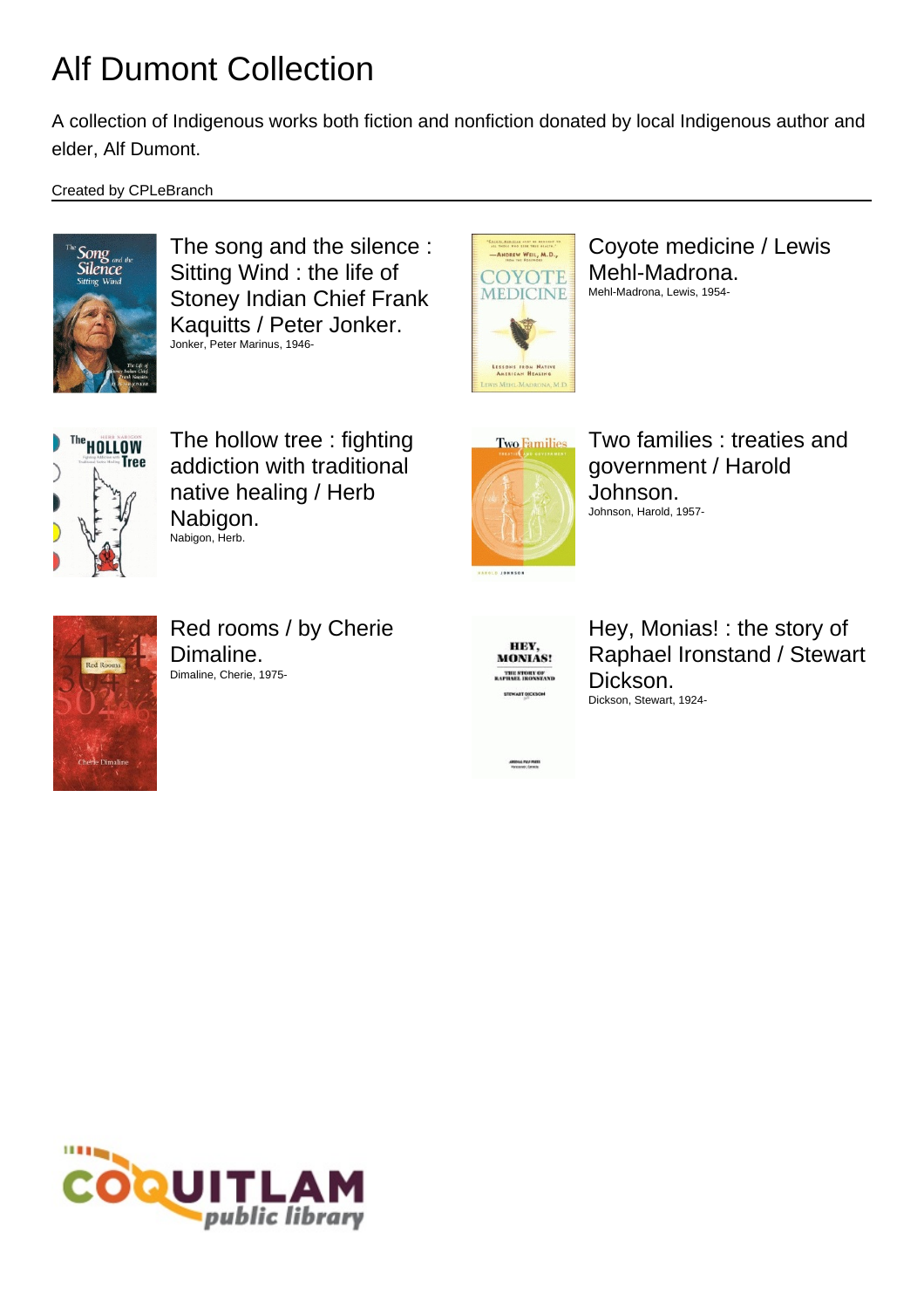A collection of Indigenous works both fiction and nonfiction donated by local Indigenous author and elder, Alf Dumont.

Created by CPLeBranch



These mountains are our sacred places : the story of the Stoney Indians / John Snow. Snow, John, 1933-



A two-spirit journey : the autobiography of a lesbian Ojibwa-Cree elder / Ma-Nee Chacaby with Mary Louisa Plummer. Chacaby, Ma-Nee, 1950- author.



Billy Tinker / Harold Johnson. Johnson, Harold, 1957-



A quality of light / Richard Wagamese. Wagamese, Richard.



ndigenous pathways of action and freedom / Taiaiake Alfred. Alfred, Gerald R.



Here I sit / Rene Fumoleau. Fumoleau, René, 1926-

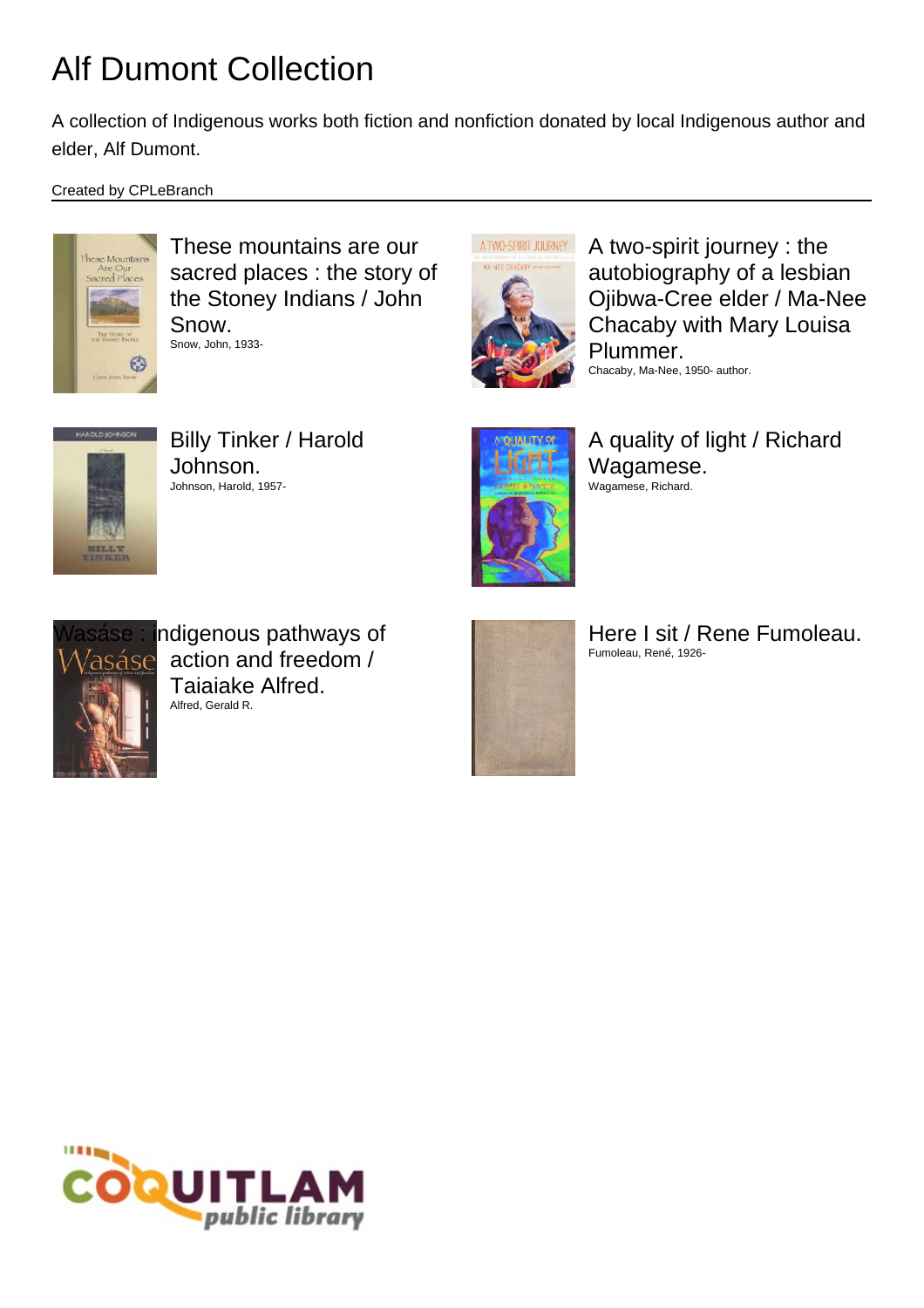A collection of Indigenous works both fiction and nonfiction donated by local Indigenous author and elder, Alf Dumont.

Created by CPLeBranch



Jacob's prayer Dufour, Lorne,



Seeking mino-pimatisiwin : an aboriginal approach to helping / Michael Anthony Hart. Hart, Michael, 1965-



The knowledge seeker : embracing indigenous spirituality / Blair Stonechild ; foreword by Noel Starblanket. Stonechild, Blair, author.



First nations : race, class and gender relations / Vic Satzewich, Terry Wotherspoon. Satzewich, Vic, 1961-



Life stages and native women : memory, teachings, and story medicine / Kim Anderson ; foreword by Maria Campbell. Anderson, Kim, 1964-



From our mothers' arms Deiter, Constance,

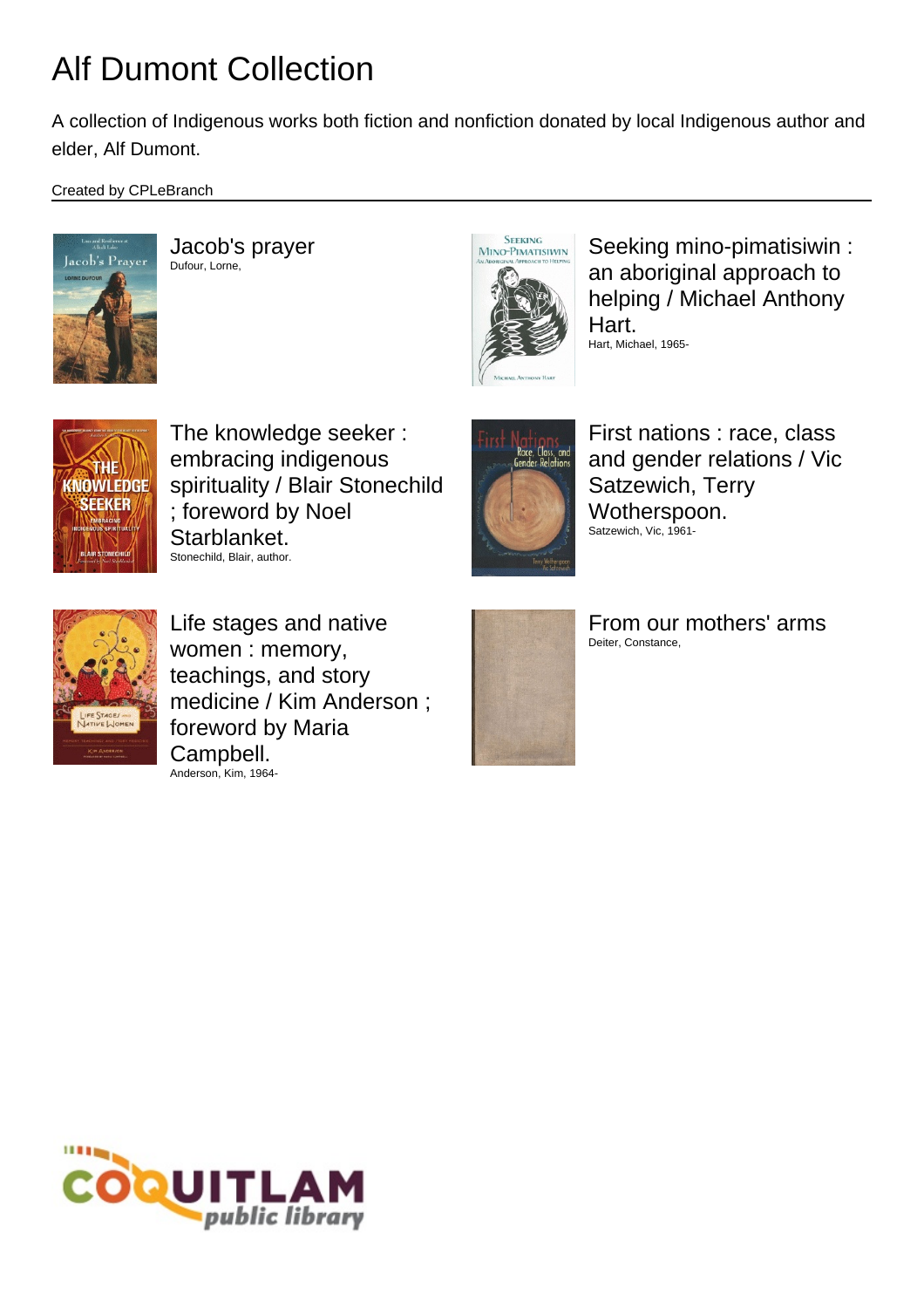A collection of Indigenous works both fiction and nonfiction donated by local Indigenous author and elder, Alf Dumont.

Created by CPLeBranch



A Gathering of spirit : a collection by North American Indian women / edited by Beth Brant (Degonwadonti).



Drawing out law : a spirit's guide / John Borrows (Kegedonce). Borrows, John, 1963-



Life among the Qallunaat / Mini Aodla Freeman ; edited and with an afterword by Keavy Martin and Julie Rack, with Norma Dunning. Freeman, Mini Aodla, author.



The cast stone / Harold Johnson. Johnson, Harold, 1957-



Coyote tales of the Northwest / Thomas George. George, Thomas, 1977-



The rez sisters : a play in two acts / by Tomson Highway. Highway, Tomson, 1951-

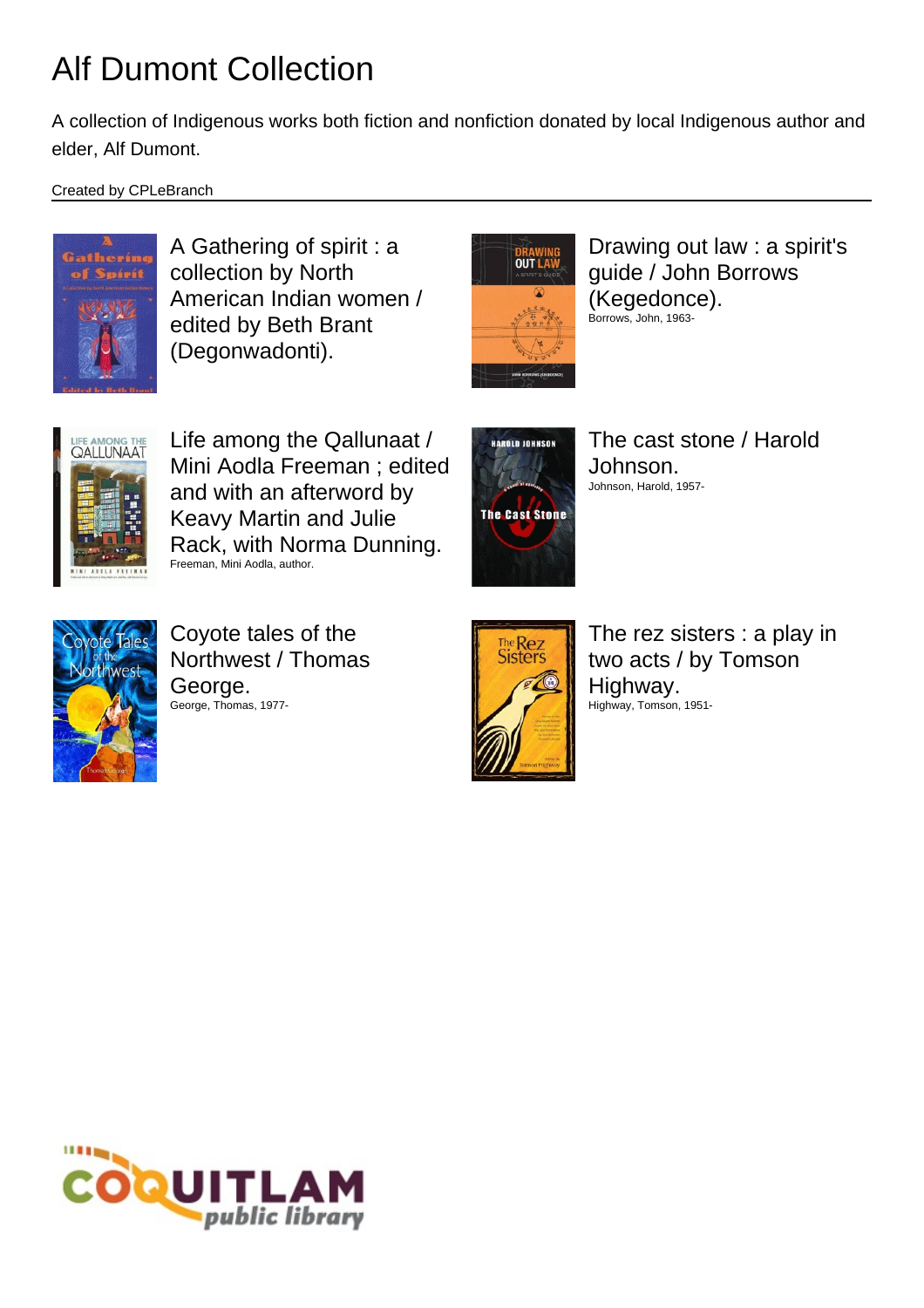A collection of Indigenous works both fiction and nonfiction donated by local Indigenous author and elder, Alf Dumont.

Created by CPLeBranch



In this together : fifteen stories of truth & reconciliation / edited by Danielle Metcalfe-Chenail.



Sounding thunder : the stories of Francis Pegahmagabow / Brian D. McInnes. McInnes, Brian D., author.



Firewater: how alcohol is killing my people (and yours) / Harold R. Johnson. Johnson, Harold, 1957- author.



Reflections on nativenewcomer relations : selected essays / J.R. Miller. Miller, J. R. (James Rodger), 1943-



Shingwauk's vision Miller, J. R.



Indian school days / Basil H. Johnston. Johnston, Basil.

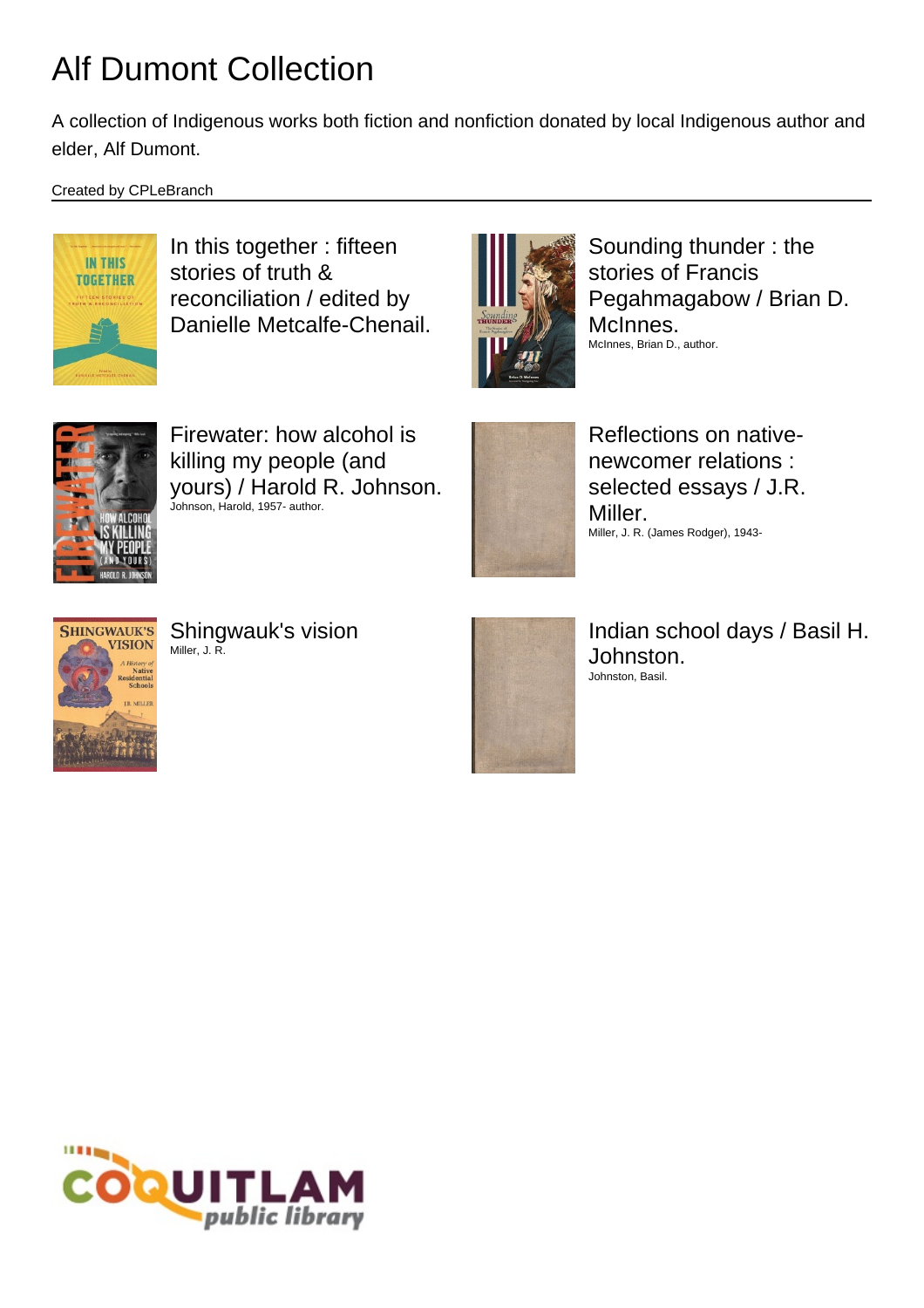A collection of Indigenous works both fiction and nonfiction donated by local Indigenous author and elder, Alf Dumont.

Created by CPLeBranch



Kaandossiwin : how we come to know / Kathleen E. Absolon (Minogiizhigokwe). Absolon, Kathleen E., 1961-



Clifford : a memoir, a fiction, a fantasy, a thought experiment / Harold R. Johnson. Johnson, Harold, 1957- author.



The circle game : shadows and substance in the Indian residential school experience in Canada / Roland Chrisjohn ; with Sherri Young ; contributions by Michael Marun.



"I will fear no evil" : Ojibwamissionary encounters along the Berens River, 1875-1940 / by Susan Elaine Gray. Gray, Susan Elaine, 1960-

Chrisjohn, Roland David.







Taking back our spirits : indigenous literature, public policy, and healing / Jo-Ann Episkenew. Episkenew, Jo-Ann.